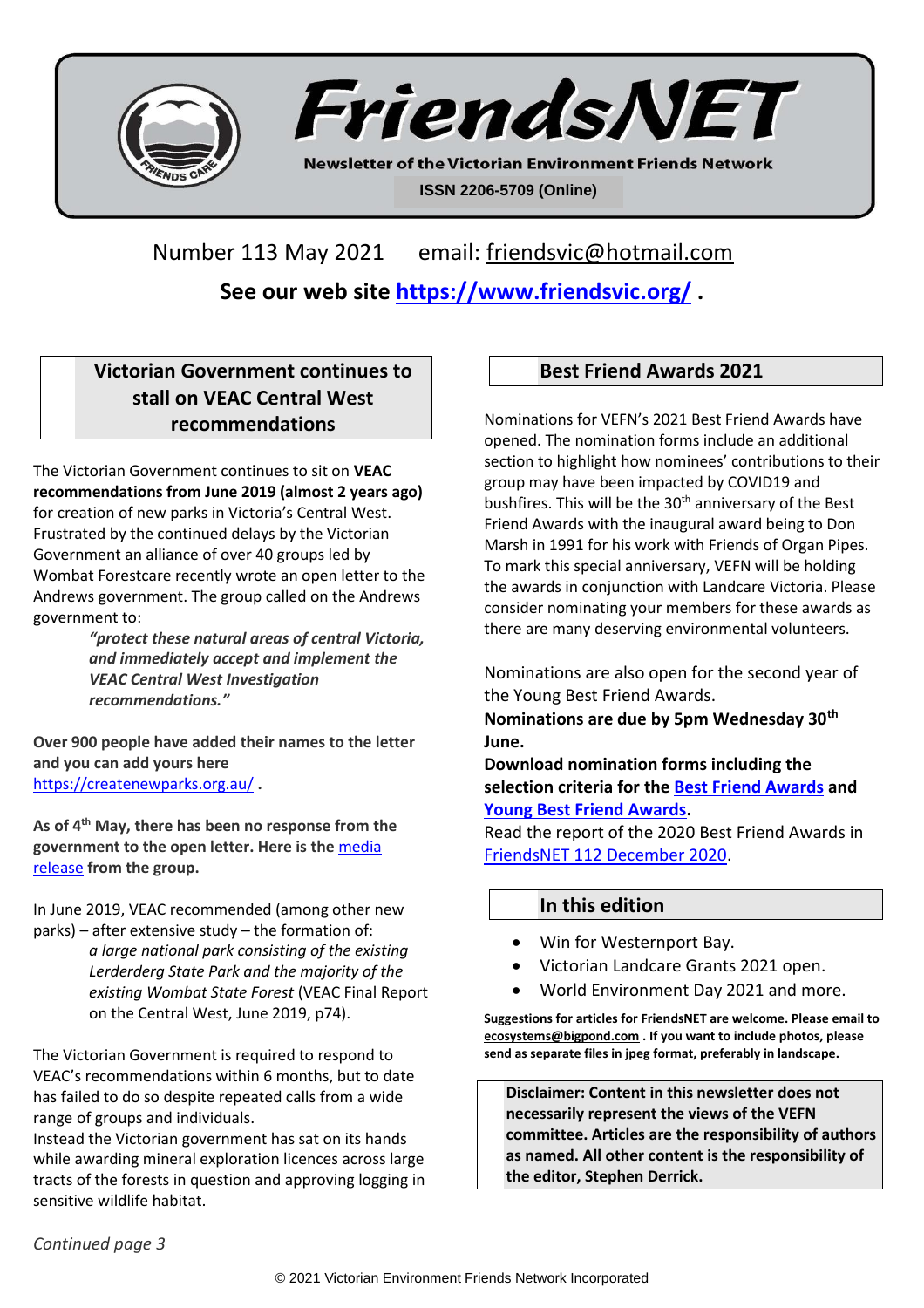#### **Win for Westernport Bay**

In a decision based on common sense and science the Victorian Government ruled against the establishment of a gas import terminal in Westernport Bay that was proposed by AGL for Crib Point.

Minister for Planning Richard Wynne concluded marine discharges from the proposed AGL and APA project would have unacceptable effects on the environment in Western Port, which is listed as a Ramsar wetland of international significance.

You can read the Reasons for Decision and other documents here

[https://www.planning.vic.gov.au/environment](https://www.planning.vic.gov.au/environment-assessment/referrals-and-decisions?start_rank=21#Ref-2018-R05-Resources)[assessment/referrals-and-decisions?start\\_rank=21#Ref-](https://www.planning.vic.gov.au/environment-assessment/referrals-and-decisions?start_rank=21#Ref-2018-R05-Resources)[2018-R05-Resources](https://www.planning.vic.gov.au/environment-assessment/referrals-and-decisions?start_rank=21#Ref-2018-R05-Resources)

On 9 April, AGL formally advised the Victorian EPA that it withdrew its Works Approval application. See

[https://www.epa.vic.gov.au/for-community/current](https://www.epa.vic.gov.au/for-community/current-projects-issues/major-infrastructure-and-development/crib-point-gas-import-jetty-and-pipeline-project/crib-point-gas-import-jetty-and-pipeline-project-epas-role)[projects-issues/major-infrastructure-and-](https://www.epa.vic.gov.au/for-community/current-projects-issues/major-infrastructure-and-development/crib-point-gas-import-jetty-and-pipeline-project/crib-point-gas-import-jetty-and-pipeline-project-epas-role)

[development/crib-point-gas-import-jetty-and-pipeline](https://www.epa.vic.gov.au/for-community/current-projects-issues/major-infrastructure-and-development/crib-point-gas-import-jetty-and-pipeline-project/crib-point-gas-import-jetty-and-pipeline-project-epas-role)[project/crib-point-gas-import-jetty-and-pipeline-project](https://www.epa.vic.gov.au/for-community/current-projects-issues/major-infrastructure-and-development/crib-point-gas-import-jetty-and-pipeline-project/crib-point-gas-import-jetty-and-pipeline-project-epas-role)[epas-role](https://www.epa.vic.gov.au/for-community/current-projects-issues/major-infrastructure-and-development/crib-point-gas-import-jetty-and-pipeline-project/crib-point-gas-import-jetty-and-pipeline-project-epas-role) .

"After four years of massive community opposition, we can finally say AGL's floating gas terminal is dead in the water," said Environment Victoria Climate and Energy Analyst Rai Miralles. "There is no way for the project to proceed from here."

Save Westernport spokesperson Jane Carnegie said the community who live around Westernport Bay could finally celebrate. "With relentless community pressure and leaving no stone unturned, we have protected the wetlands against AGL's inappropriate proposal.

"But this took four years and hundreds of millions of wasted dollars. The state and federal governments must improve permanent protections for Ramsar wetlands and Westernport Bay so this doesn't happen again.

"The Kawasaki brown coal to hydrogen export facility proposed for Westernport Bay is yet another example of an inappropriate and polluting development. By improving permanent protections for the Bay, the state government could save itself another fight."

### **Victorian Landcare Grants 2021 open**

The 2021 Victorian Landcare Grants opened for applications recently and \$2.55 million is available for project and support grants. Environmental volunteering and landcare groups and networks are eligible to apply. **Applications close Wednesday 16th June** with applicants expected to be notified of the outcome in August. Project activities must be complete by 30 November 2022.

Two types of grants can be applied for:

**Project grants**: Up to \$30,000 are available for onground works, capacity building activities, community education and engagement that protects, or improves natural assets such as native vegetation, native fauna, waterways, wetlands, and soils.

#### **Support grants**

Up to \$500 is available for assistance with costs such as insurance, incorporation and operational needs, or meetings and events or newsletters, websites, and other communication.

Applications must be made through your local Catchment Management Authority. Full details of the grants and links to your CMA can be found here [https://www.environment.vic.gov.au/grants/victorian](https://www.environment.vic.gov.au/grants/victorian-landcare-grants)[landcare-grants](https://www.environment.vic.gov.au/grants/victorian-landcare-grants).

## **DELWP Native Vegetation Regulation review & survey**

DELWP is seeking input to evaluate the effectiveness and functionality of systems and tools relating to the systems of Native Vegetation Regulation (NVR).

Input is sought through the completion of a shor[t survey](https://forms.office.com/Pages/ResponsePage.aspx?id=99a96Bj8SE6lVH9UeSciO_cg7bDhXMhKrB_rBUIPOzlUMzRYNTFKWlY5VDBZUVEyVUJHRUJYU1BJRi4u) which can be accessed using the link below and will close at 5pm Friday 14<sup>th</sup> May 2021. All responses are confidential.

[https://forms.office.com/Pages/ResponsePage.aspx?id=](https://forms.office.com/Pages/ResponsePage.aspx?id=99a96Bj8SE6lVH9UeSciO_cg7bDhXMhKrB_rBUIPOzlUMzRYNTFKWlY5VDBZUVEyVUJHRUJYU1BJRi4u) [99a96Bj8SE6lVH9UeSciO\\_cg7bDhXMhKrB\\_rBUIPOzlUMz](https://forms.office.com/Pages/ResponsePage.aspx?id=99a96Bj8SE6lVH9UeSciO_cg7bDhXMhKrB_rBUIPOzlUMzRYNTFKWlY5VDBZUVEyVUJHRUJYU1BJRi4u) [RYNTFKWlY5VDBZUVEyVUJHRUJYU1BJRi4u](https://forms.office.com/Pages/ResponsePage.aspx?id=99a96Bj8SE6lVH9UeSciO_cg7bDhXMhKrB_rBUIPOzlUMzRYNTFKWlY5VDBZUVEyVUJHRUJYU1BJRi4u)

Please direct any queries to [nativevegetation.support@delwp.vic.gov.au](mailto:nativevegetation.support@delwp.vic.gov.au)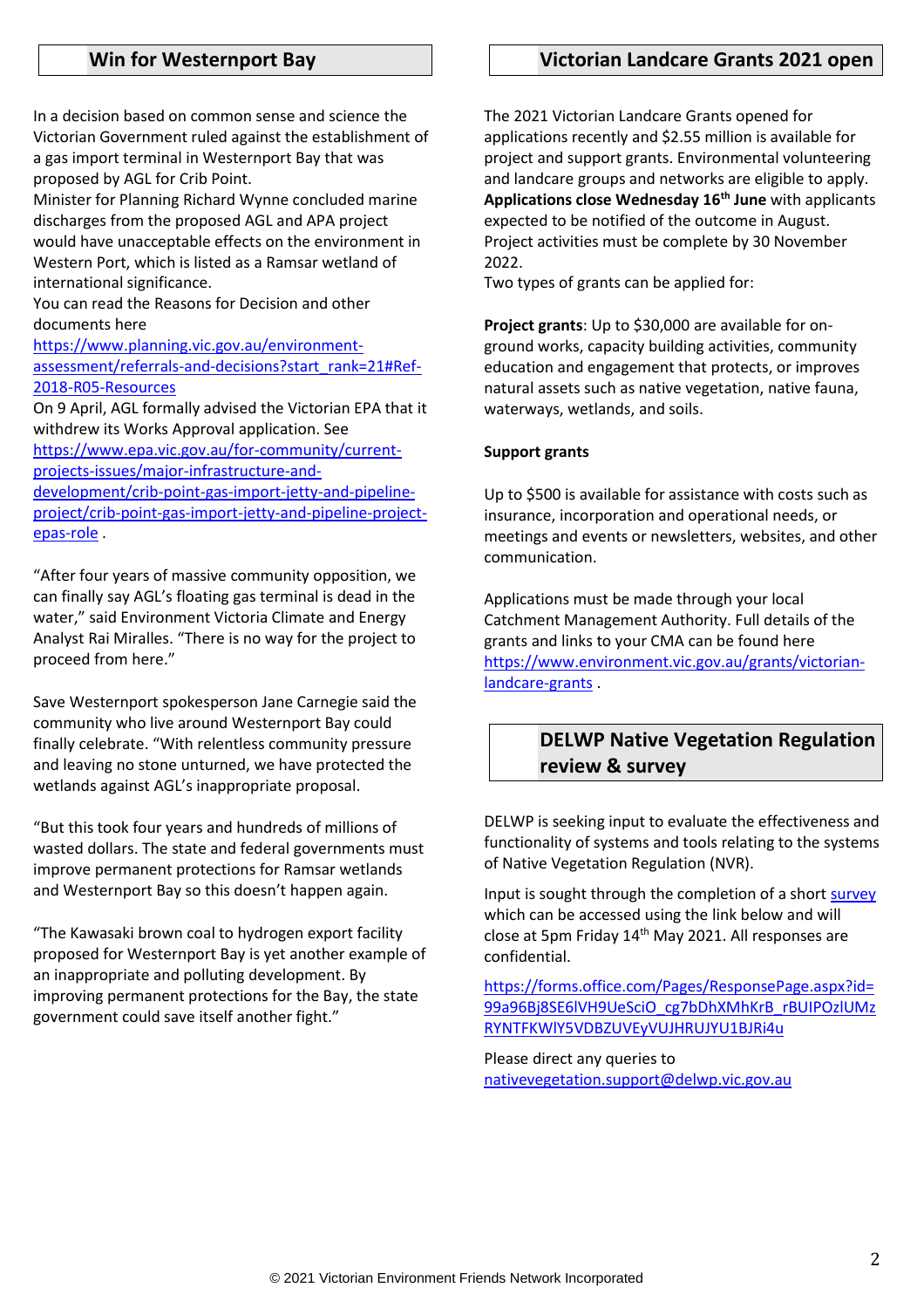## **Victorian Government continues to stall on VEAC Central West recommendations (continued)**

FriendsNET reported on the applications for mineral exploration licences in [FriendsNET #111 June 2020](file:///C:/Stephen%20Derrick/VEFN/FriendsNet/FriendsNET%20111%20June%202020/FriendsNET%20111%20June%202020.pdf) and found that 5 applications for exploration licences in and around the VEAC study area were accepted by the Victorian Government well after the date of presentation of the VEAC report.



**Some of the 200 members of Wombat Forestcare met on the Lederderg River near Blackwood to discuss their hopes for the Wombat Forest to be reclassified as a National Park. Picture © Sandy Scheltema**

The increased mineral exploration activity in the area, makes it even more important that the Government acts on the VEAC recommendations and forms the new National Park. VEAC set out its full reasoning as follows:

*The recommended Wombat–Lerderderg National Park covers 49,553 hectares comprised of a large part (29,079 hectares) of the existing Wombat State Forest, the Lerderderg State Park (20,469 hectares) and small areas of in other public land use categories. It contains much of the only largely intact landscape between the Grampians and the eastern highlands, and the only extensive area of very high Strategic Biodiversity Values (SBVs) in the whole investigation area. The recommended park contains large areas of under-represented EVCs (most notably, Herb-rich Foothill Forest and Herb-rich and Shrubby Foothill Forest Complex). It provides high value habitat for many threatened species such as the small sickle greenhood orchid, wombat bossiaea, square tailed kite, powerful owl, brush-tailed phascogale and greater glider, and is the largest block of habitat in western Victoria for species such as the red-browed treecreeper, common wombat and mountain brushtail possum. The headwaters of five of the six major rivers in the existing state forest are included in the recommended Wombat– Lerderderg National Par*k (VEAC 2019, p75).

The Victorian Government has put jobs and economic growth at the forefront of its strategies to respond to the COVID 19 pandemic and catastrophic bushfires of the 2020 summer. As important as that focus is, we have seen the environment taking a backseat. The Victorian Treasurer's 2020[-21 Budget speech](https://www.budget.vic.gov.au/budget-papers#budget-paper-1-treasurers-speech) delivered on 24 November 2020 made not one mention of environmental matters. This is somewhat ironic given the destruction resulting from the bushfires. It is to be hoped that the 2021-22 Budget to be delivered on 20 May 2021 will bring a little more balance into the composition of "economic" growth.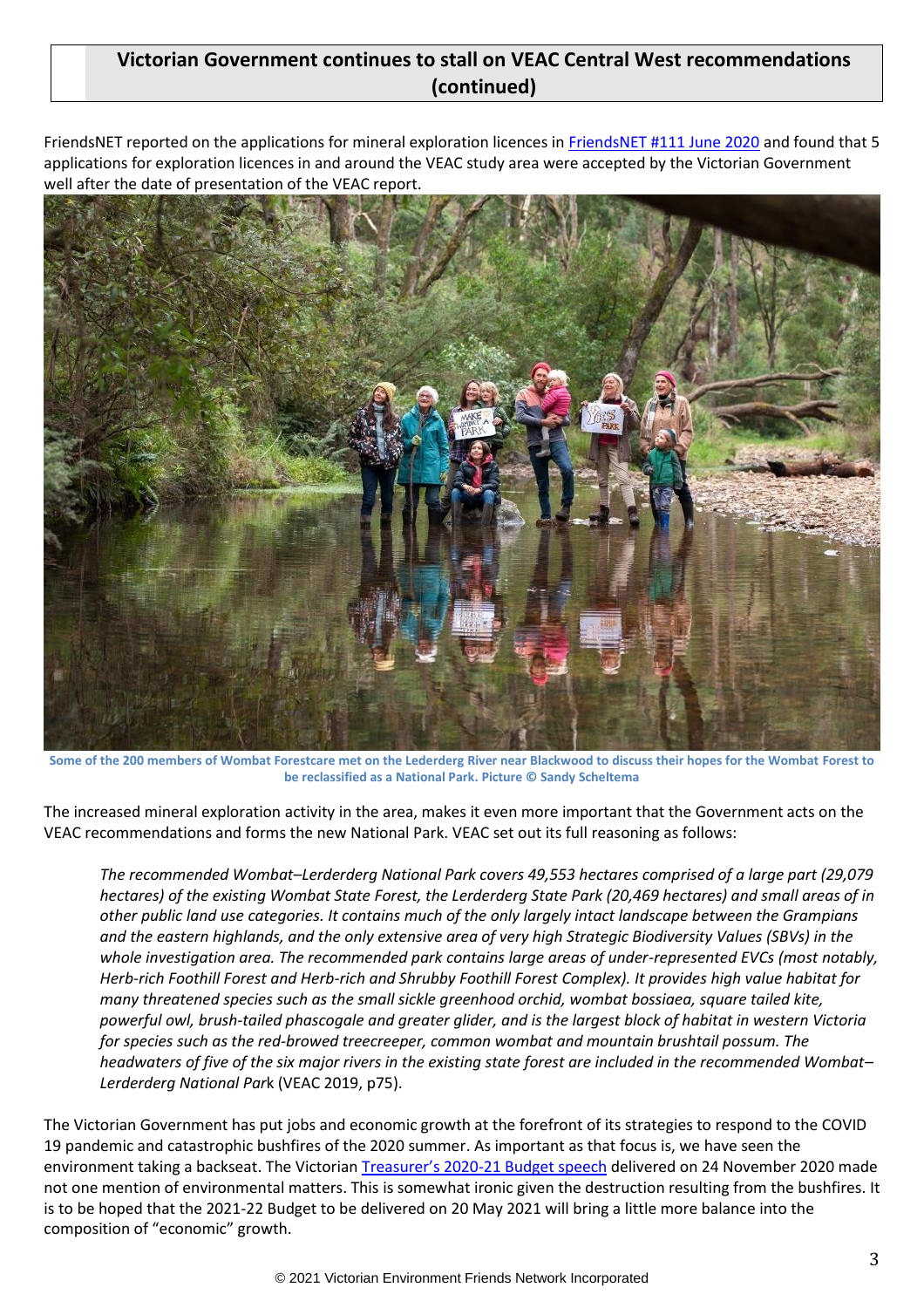# **Birdlife Australia saves habitat in East Gippsland for Glossy Black Cockatoo**

This inspirational story about the efforts of Birdlife Australia to save important areas of Black Sheoak in East Gippsland first caught my attention with a report i[n The](https://www.theage.com.au/environment/conservation/like-the-fires-never-happened-residents-alarmed-at-gippsland-burns-20210409-p57htm.html)  [Age](https://www.theage.com.au/environment/conservation/like-the-fires-never-happened-residents-alarmed-at-gippsland-burns-20210409-p57htm.html) in April. Inspirational because of the efforts of the group and individuals, but worrisome because it amplifies how Victorian Government agencies seems to operate to different agendas.

Below is the story from Birdlife Australia which you can find here [https://birdlife.org.au/media/birdlife-saves](https://birdlife.org.au/media/birdlife-saves-cocky-habitat/)[cocky-habitat/](https://birdlife.org.au/media/birdlife-saves-cocky-habitat/) ,

'Standing together to stop extinctions' is our motto, and last week, it was put into practice (not for the first time) when BirdLife Australia was able to intervene to prevent planned burns in habitat in East Gippsland that had survived the 2019–20 Black Summer Bushfires. The Black Sheoak woodland habitat is vital for the survival of the Vulnerable local population of the Glossy Black-Cockatoo, and is susceptible to fire.



Photos of Glossy Black Cokatoo courtsey Birdlife Australia <https://www.birdlife.org.au/bird-profile/glossy-black-cockatoo>

The local population of the black-cockatoos had already been devastated by the bushfires, with many killed and survivors forced to fly across the landscape in a desperate search for suitable sheoak habitat to forage and breed in.

To alleviate this, BirdLife Australia has initiated a project to provide artificial nest hollows for the birds to breed in the scattered, remnant patches of unburnt habitat. It is funded by the Federal Government's Bushfire Recovery Project.

However, these patches of Black Sheoak forest were the target of planned burns conducted by Forest Fire

Management Victoria — an agency within the Victorian Department of Environment, Land, Water and Planning. One site of the proposed burns is located just 500 metres from where Birdlife Australia has already installed nest boxes specifically for the cockatoos, which is classified as Vulnerable in Victoria.

Although the burns were planned, and the FFMV is supposed to assess prospective burn sites for threatened species, BirdLife Australia only discovered their intention to burn the habitat at two sites — Wombat Track and Tostaree, both east of Orbost — 'at the 11th hour'.

Despite the short notice, Dr Jenny Lau, BirdLife Australia's Preventing Extinctions Program Manager, and Deb Sullivan, who is overseeing BirdLife Australia's Glossy Black-Cockatoo Breeding Project, were able to persuade the FFMV to have some areas excluded from the burns after BirdLife Australia had worked frantically to map the areas of Black Sheoak within the boundary of the Wombat Track burn. About 50 hectares of crucial habitat was saved from the burn after BirdLife Australia's intervention.

"It's clear that [Forest Fire Management Victoria] is not doing enough to identify and protect important habitat for species most impacted by the 2019–20 fires," Dr Lau told *The Age*.

"On the one hand, the Victorian Government is providing support to communities to revegetate areas with sheoaks... but on the other, [Forest Fire Management Victoria] has burnt sheoak in areas unlikely to reduce risk to life and property but likely to have real consequences for threatened Glossy Black-Cockatoos."The biggest ongoing threat to the black-cockies in East Gippsland is starvation after the burning of their Black Sheoak woodlands.

Forest Fire Management Victoria claims that biodiversity specialists assessed planned burn areas, and they had excluded known feeding areas for the Glossy Black-Cockatoo.

Over the next three years, Forest Fire Management Victoria plans to burn 133 sites across Gippsland, blackening a total of nearly 63,000 hectares.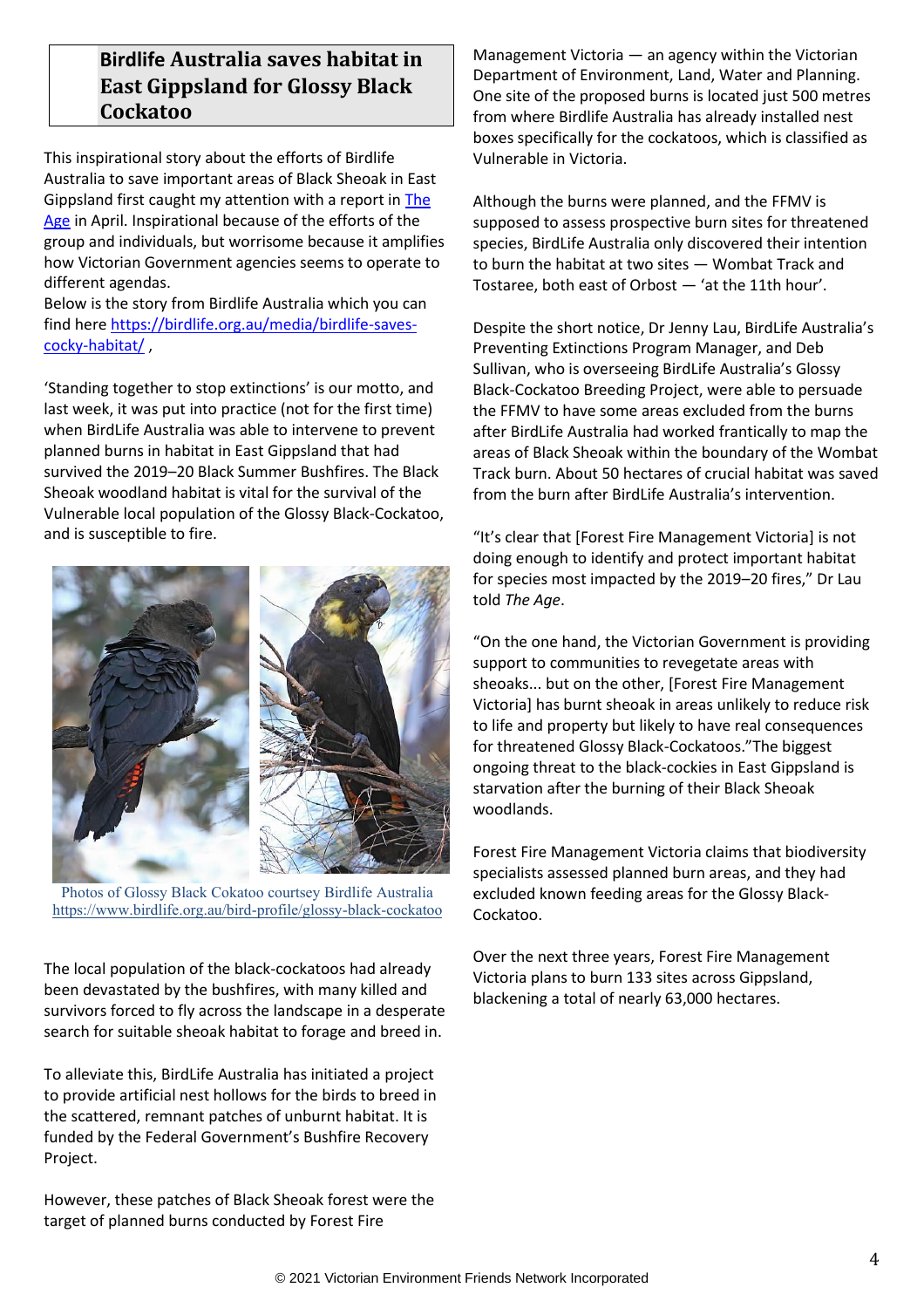#### **World Environment Day 2021**

[World Environment Day](https://www.worldenvironmentday.global/) on 5<sup>th</sup> June 2021 will focus on restoration of environment over the next decade.

> *"The UN Decade on Ecosystem Restoration is a rallying call for the protection and revival of ecosystems all around the world, for the benefit of people and nature. It aims to halt the degradation of ecosystems, and restore them to achieve global goals. Only with healthy ecosystems can we enhance people's livelihoods, counteract climate change, and stop the collapse of biodiversity."*

For more information see

<https://www.decadeonrestoration.org/about-un-decade> . Looking at the need for restoration of environment in Australia, a group of scientists examined the state of ecosystems in 19 important habitats. Their findings that many ecosystems are near a state of collapse are cause for great concern.

The study assessed degradation of coral reefs, arid deserts, tropical savanna, mangrove forests, wet tropical rainforest, western central arid zones, Georgina Gidgee woodlands, Ningaloo Reef' Shark Bay seagrass beds, Murray-Darling Basin waterways, Riverine areas in the Murray-Darling basin, Sub-alpine forests, Great Southern reef kelp forests, Mediterranean forests and woodlands, Monaro Tablelands, Snow patch herb fields, Mountain Ash forests, Gondwanan forests, Subantarctic tundra and Antarctic desert.

The authors of the study comment that:

*Our analysis clearly demonstrates the widespread and rapid collapse, and in some cases the irreversible transition rather than gradual change at a regional scale.*

And *"patches of Mountain ash forest may require a century or longer to recover to old‐growth status. In comparison, recovery of populations of some mammal or bird species may occur within 10–20 years if suitable habitat were to be generated and maintained (e.g. through the provision of appropriately designed, placed and managed nest boxes…"*

The listing of the precarious states of these ecosystems goes on and on in a similar vein. Many of the problems can be fixed by concerted efforts if enough people care. The authors published an article about their study in Global Biology and the full text can be read here [https://onlinelibrary.wiley.com/doi/full/10.1111/gcb.1553](https://onlinelibrary.wiley.com/doi/full/10.1111/gcb.15539)

[9](https://onlinelibrary.wiley.com/doi/full/10.1111/gcb.15539). Adam Morton wrote a good piece about the study for The Guardian here

[https://www.theguardian.com/environment/2021/feb/26](https://www.theguardian.com/environment/2021/feb/26/australian-scientists-warn-urgent-action-needed-to-save-19-collapsing-ecosystems) [/australian-scientists-warn-urgent-action-needed-to-save-](https://www.theguardian.com/environment/2021/feb/26/australian-scientists-warn-urgent-action-needed-to-save-19-collapsing-ecosystems)[19-collapsing-ecosystems](https://www.theguardian.com/environment/2021/feb/26/australian-scientists-warn-urgent-action-needed-to-save-19-collapsing-ecosystems) .

## **Loose ends – the downside of green energy**

Perhaps this is slightly off-topic for Friends and other environmental volunteering groups, but I have become increasingly concerned about the promoters of green energy and technologies, most particularly electric vehicles.

Investment in improving our physical environment in Victoria is much needed but the Victorian Government refuses to act on the recommendations of its own advisory body to create new parks. How then does it make sense for the Victorian Government to pour \$100m into subsidies for electric vehicles? Reducing reliance on fossil fuels is good, but what are the consequences and what are the alternatives?

On 1<sup>st</sup> May, Lily D'Ambrosio, Minister for Energy, Environment and Climate Change gave us her version of the justification when she announced the \$100m program. In her [Media Release](https://www.premier.vic.gov.au/driving-towards-zero-emissions-vehicle-future) she claims that the \$3,000 subsidy for purchase of an electric vehicle is "a part of our comprehensive plan to meet our target of net zero emissions by 2050 and support new jobs." The subsidy will be made available for at least 20,000 electric vehicles meaning that at least \$60 million of the package is to encourage people to buy new electric cars.

The principal justification is that electric vehicles are "Zero Emission Vehicles (ZEVs). It is disappointing to see the term ZEV being used. Electric vehicles just like any other vehicle are manufactured using a mix of metals, plastics and other materials all of which must be mined and processed before they can be used in manufacture. Every manufactured product results in emissions. Whether vehicles are fuelled by renewable energy or fossil fuels they still use energy and materials. And electric vehicles use large quantities or rare earths and metals to make the electric motors and batteries. Electric vehicles are more appropriately called Zero Tailpipe Emission Vehicles (ZTEVs).

Electric vehicles may well improve air quality in Greater Melbourne and may also contribute to lower net emissions in Victoria. The main reason for this is these vehicles are not manufactured here and Victoria does not produce much in the way of materials that are used in their manufacture. So this is a classic emissions shifting exercise – where the emissions will be generated in the countries where the vehicles are manufactured and the materials mined and processed.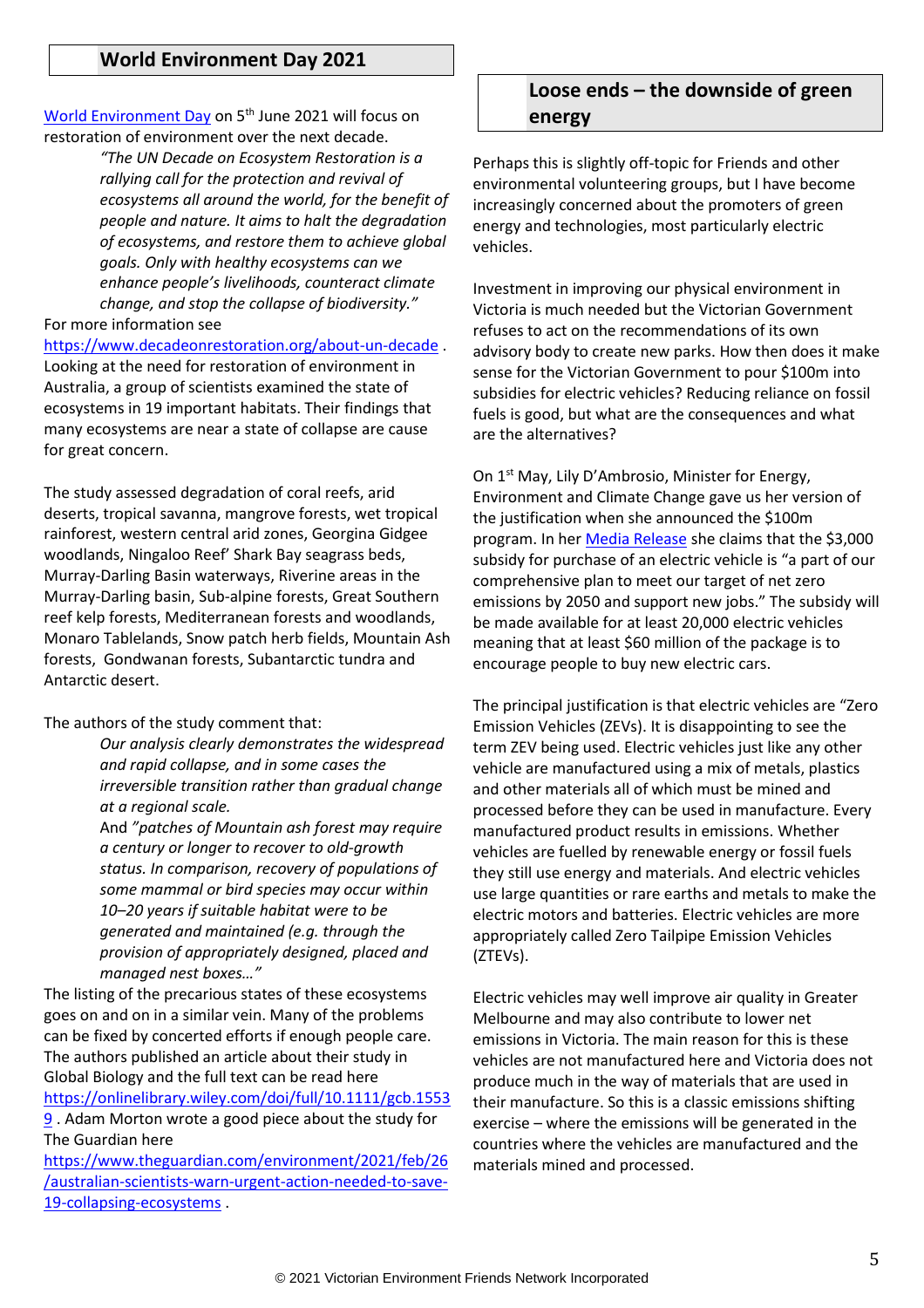Al Jazeera has produced a video titled "The Dark Side of Green Energy" which is a good primer that explains these issues. See

<https://www.aljazeera.com/program/featured-documentaries/2020/9/7/the-dark-side-of-green-energy> .

Misrepresentations about green energy and technologies are only a part of the problem though. Passenger vehicles keep getting larger and larger and the appetite for large SUV's seems to be accelerating. As the international Energy Agency has reported, sales of SUVs have soared (see the IEA chart below):

*This dramatic shift towards bigger and heavier cars has led to a doubling of the share of SUVs over the last decade. As a result, there are now over 200 million SUVs around the world, up from about 35 million in 2010, accounting for 60% of the increase in the global car fleet since 2010. Around 40% of annual car sales today are SUVs, compared with less than 20% a decade ago. [https://www.iea.org/commentaries/growing-preference-for](https://www.iea.org/commentaries/growing-preference-for-suvs-challenges-emissions-reductions-in-passenger-car-market)[suvs-challenges-emissions-reductions-in-passenger-car-market](https://www.iea.org/commentaries/growing-preference-for-suvs-challenges-emissions-reductions-in-passenger-car-market) .*



Share of SUV sales in key car markets

SUVs are large and relatively heavy and are less fuel efficient than smaller vehicles. And of course, manufacturers are producing electric powered versions to satisfy consumer demand for "green" vehicles. Two new models from wellknown brands weigh over 2.4 tonnes, twice the weight of small four cylinder vehicles. Whether they are ZTEVs or not may not matter when the much larger quantity of materials used is accounted for. Let alone their greater impact on roads.

How is this relevant to Friends and environmental volunteer groups? Two things:

- 1. We are all part of this and probably most of us own or use passenger vehicles, utilities or even trucks. We all want to minimise our adverse impacts on the physical environment so we need to make ourselves aware of how best to do that. As always with matters environmental there are lots of angles to consider.
- 2. Is support for electric vehicles the best use for \$100 million of taxpayer dollars? I for one can think of many environment improvement projects that would provide greater benefits, more jobs and contribute more to emissions reduction. Number one on my list is a massive program of re-establishing native vegetation cover statewide. And I don't just mean planting – ongoing care and maintenance is essential.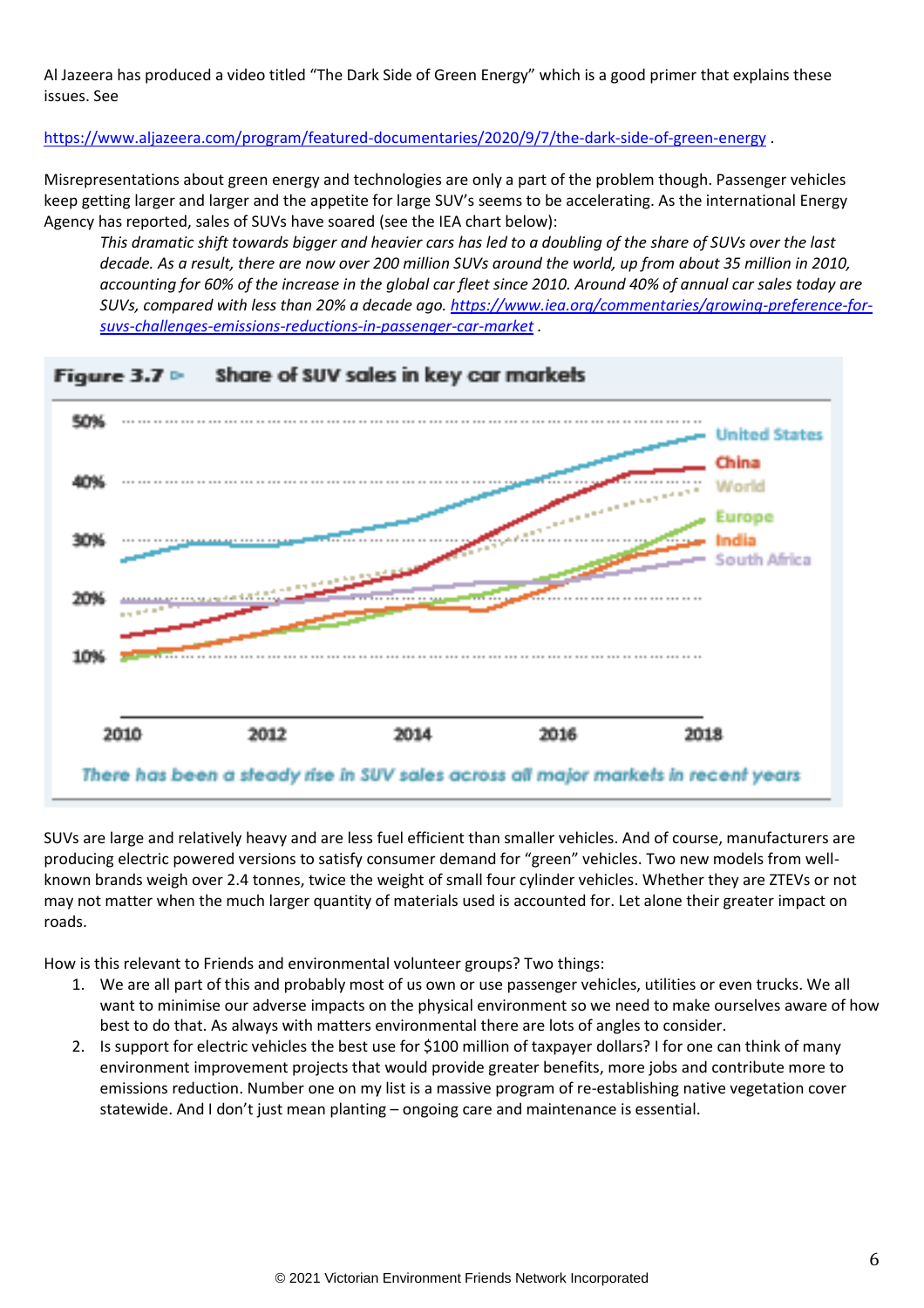## **Friends of Paddock Creek Gordon invests in new facilities in the Reserve**

This piece is an example of how a small Friends group achieved improvements on their patch of land during the pandemic. We haven't experienced bushfires in this area (yet), but the pandemic made most people wary of getting out and doing things, including Council officers and government agencies. However, through careful scheduling of tasks and attendance, the group got on and undertook some significant works while ensuring physical distancing and appropriate hygiene measures.

I know that many other groups have likewise got on with things during these difficult times. If groups have examples and stories about how they worked through the pandemic or bushfires or both, please send them in for publication.

Friends of Paddock Creek (FoPC) has been busy with further developments in the Reserve and has installed notice cases at the Rotunda and created a new seating area. FoPC had earlier removed a stand of Hawthorn trees and established new native plantings near the dam and creek at Lyndhurst Street. This project has been funded through a Victorian Landcare Grant in conjunction with Moorabool Catchment Landcare Group (MCLG). Moorabool Shire Council (MSC)separately funded half of the cost of the notice cases.

The acquisition of the notice cases took considerable time as they were sourced from Europe. They were installed in early 2021 as shown in the picture below. The current displays feature information about common woody and other weeds found in the Reserve; what native plants to select in the area and other information about the project and FoPC.



The notice cases are made of aluminium with weatherproof, lockable fronts with safety glass. The Rotunda is in a readily accessible position in the Reserve, adjacent to the playground and seating areas. The involvement of and additional funding by MSC has led to a better outcome for this component of the project than had been planned. Because of funding constraints only one table with benches has been acquired at this stage. The new seating area and installation was completed recently and is shown in the picture below.